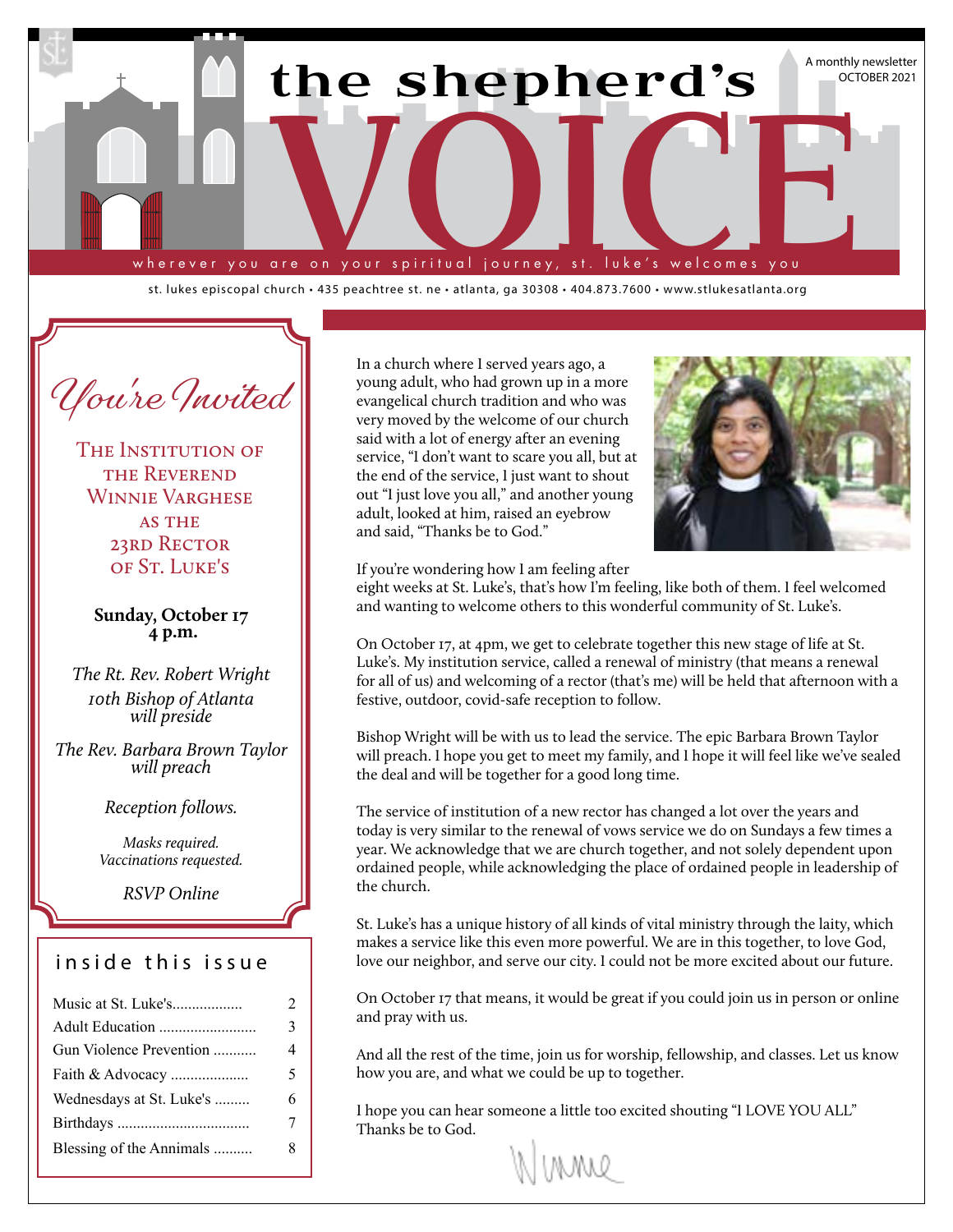## **Music at St. Luke's begins its Second Season**

Music at St. Luke's begins its second season of concerts on **Friday, October 29, at 7:30 p.m.** with a performance by internationally acclaimed cellist, Guy Johnston. He will be joined with collaborative pianist, Chiao-Wen Cheng. Their performance, sponsored through the generosity of Claire & Gordon May, will feature music by Bach, Grieg, Messiaen, and the USA premiere of a new cello sonata by UK composer, Joseph Phibbs. A reception will follow the performance in Budd Hall.

One of the most exciting and versatile British cellists of his generation, Johnston was born into a musical family and joined his brothers in the world-renowned choir of King's College, Cambridge, where he recorded the famous carol, "Once in Royal David's City" under Stephen Cleobury. He went on to achieve important early successes through the BBC Young Musician of the Year title, the GuilheminaSuggia Gift, the Shell London Symphony Orchestra Gerald MacDonald Award, and receiving a Classical Brit Award at the Royal Albert Hall.

He has made many important debuts including the First Night of the BBC Proms playing the Elgar Concerto with the BBC Symphony Orchestra under Leonard Slatkin, the Brahms Double Concerto in the Philharmonie with the DSO Berlin under Juraj Valchua, Tchaikovsky Rococo Variations





with the St. Petersburg State Capella Orchestraunder Dmitriev in Russia, the Elgar Concerto with the Osaka Philharmonic under Tadaaki Otaka in Tokyo, and the Schumann Concerto with the English Chamber Orchestra under Tilbrook.

Taiwanese pianist Chiao-Wen Cheng has performed as soloist, recitalist, and chamber musician throughout the United States and Asia. A vibrant and dedicated chamber musician, Cheng has become a sought

after collaborative partner. She completed her bachelor's degree at the University of Cincinnati College-Conservatory of Music as a student of Frank Weinstock, where she received a Van Cliburn Scholarship. She completed her master's degree at Peabody Institute, Johns Hopkins University as a student of Benjamin Pasternack, where she received a full scholarship. Cheng holds a doctoral degree from the Eastman School of Music, where she was a student and teaching assistant of Barry Snyder. At Eastman, Cheng was also the recipient

of a graduate assistantship as a collaborative pianist and large ensemble pianist.

Johnston plays a 1714 David Tecchler cello, generously on loan from the Godlee-Tecchler Trust which is administered by The Royal Society of Musicians. Both musicians are members of the artist-faculty of the Eastman School of Music in Rochester, NY.

### **SPRUCING UP COURTLAND STREET**

A plan by the city of Atlanta and Central Atlanta Progress to upgrade Courtland Street has prompted St. Luke's to embark on one of the most exciting enhancements our campus has experienced in years.

The plan, now in its early stages, imagines a transformation of the entire Courtland Street side of the church campus to bring a welcoming new exterior and gateway that is on par with the image the church projects toward the Peachtree Street corridor. Clients walking into Crossroads Community Ministries or the Training and Counseling Center and parishioners coming into the Courtland Street parking lot would find themselves greeted by a new streetscape and spruced up exteriors that reflect the "Campus of Miracles" that the St. Luke's community treasures.

The city is already planning to transform Courtland into a corridor that will serve the developing residential neighborhood. The plans call for a wide pedestrian-friendly sidewalk, generous bike lanes, and a reduced footprint for automobile traffic. Courtland is a high-use street, and more people see that side of our church campus every day than view our front entrance on Peachtree Street. The city is also preparing to redevelop the nearby former Civic Center property into a mixed-used community with hundreds of new housing units. The first impression for those residents will be our Courtland Street side.

This is a big project that will likely take several years to complete. It makes sense for St. Luke's to do as many of its upgrades as possible while the city is upgrading the street, sidewalks and landscaping. The Rev. Winnie Varghese has generously asked to help kick off this project by directing gifts in honor of her installation toward the Courtland Street Project. The St. Luke's property committee is working on plans and a budget for the enhancements. Gifts in honor of Winnie's installment will allow the early phases of the Courtland Street project to begin.



More images online: stlukesatlanta.org/blog/courtland-street/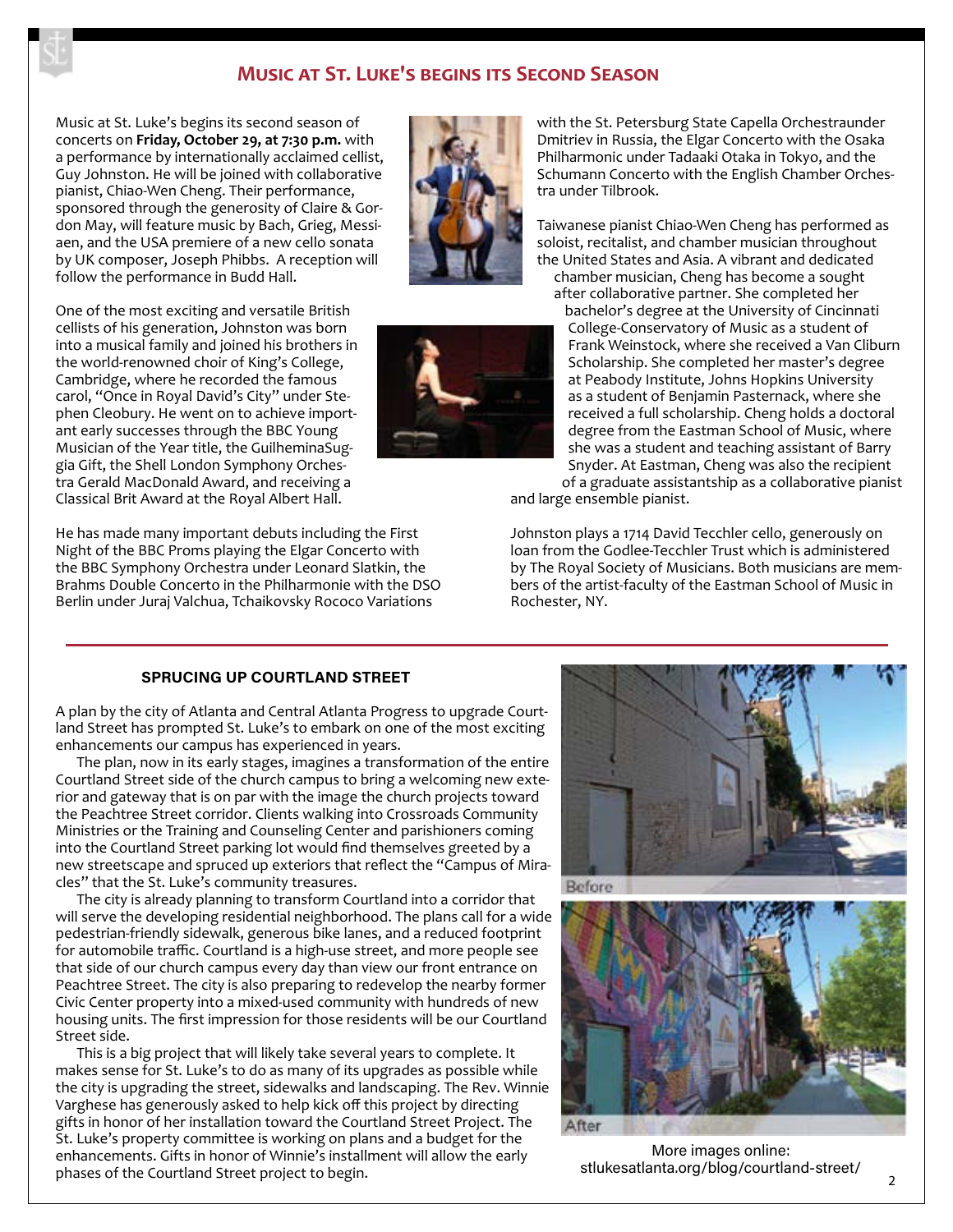

### **Eco-apocalypse**

Date: October 3 Time: 9 am Location: Budd Hall Facilitator: Dr. Kyle Lambelet

The end is nigh! The seas are rising, the mountains are burning, and the moon has turned red with blood. These are not the lines from an ancient apocalyptic text. Rather, they are headlines from media coverage of anthropogenic climate change. What should we make of this apocalyptic talk that so often comes up as we engage our planetary emergency? Please join Dr. Kyle Lambelet of Candler School of Theology to explore what wisdom we can glean from apocalyptic tradi-

### **Finding Your Path of Love**

Dates: October 3, 10, 17, 24 Time: 9am Location: St. Luke's Room Facilitator: Martha Eskew

We will be using Richard Rohr's book the Universal Christ as a foundation for a discussion and practice of contemplation and wisdom. Reading Universal Christ would be beneficial. Rohrs challenges us to strive to see the Christ everywhere- and in everyone. Martha Eskew brings her experience and wisdom from her studies l at the Living School based from the Center for Action and Contemplation in Albuquerque.

### **Lectio Divina with the Gospel of Thomas**

October 17 / 3rd Sunday of the month Time: 9am

Location: Chapel

Facilitator: Sophia Brothers-Peterman

Lectio divina is a powerful means of reading sacred text for spiritual growth. Join Sophia Brothers-Peterman and others in the gentle, nonthreatening practice of group lectio divina with the Gospel of Thomas. We will meet the third Sunday of every month, working our way through this collection of 114 sayings, called logia, said to be the words of Jesus written down by Thomas, the Twin. Come as you are able.

#### **Sacred Ground Dialogue Circle**

Location: St. Luke's Room Facilitator: Jackie Lawrence

October 10, October 24 Time: 11:30-1:30pm, lunch available

Sacred Ground is a sensitive, prayerful framework that creates space for difficult but respectful and transformative dialogue on race and racism. The 10-session small group invites participants to walk back through history in order to peel away the layers that brought us to today, reflecting on family histories and stories, as well as important narratives that shape the collective American story. Each session is guided by the vision of beloved community – where all people are honored and protected and nurtured as beloved children of God. For information on joining an upcoming circle contact the Rev. Elizabeth Shows Caffey (elizabeth@stlukesatlanta.org.

#### **Locating a Heart of Compassion for Self and Neighbor**

Date: October 24 Time: 9 am Location: Budd Hall

Facilitator: The Rev. Caroline Peacock

In this experiential and interactive session, we will explore the impact of internal, interpersonal, and systemic suffering. We will engage in methods to tend to the suffering with the positive contagion of compassion. The Rev. Caroline Peacock has her LCSW and is an ACPE Certified Educator. She is the Director of Spiritual Health at the Winship Cancer Institute of Emory University.



**The Annual Parish Retreat at Kanuga November 19-21** *Guest Speaker: The Rev. Becca Stevens*

## DEADLINE TO REGISTER: October 22

Register online or pick up a registration form at the church.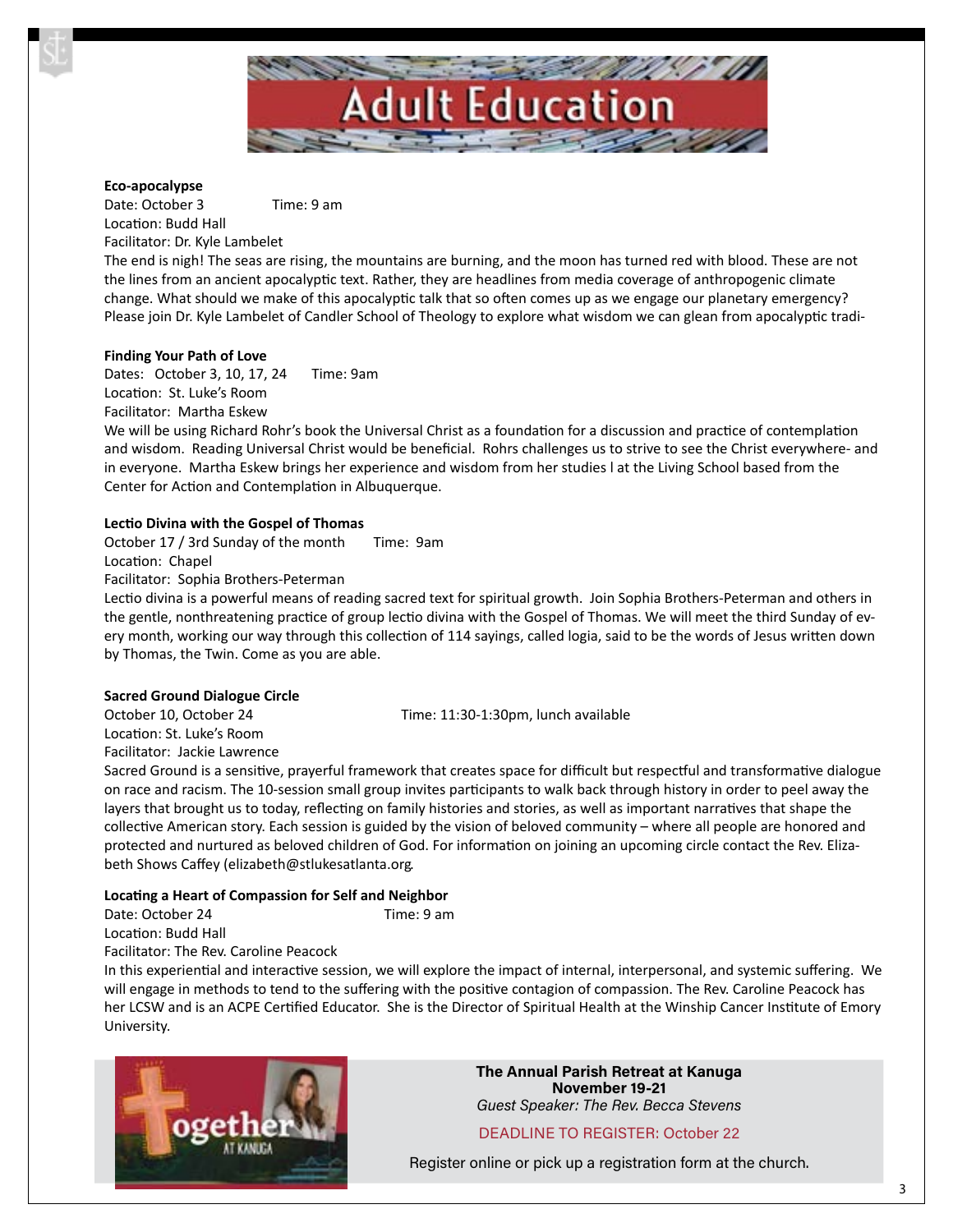

The St. Luke's Stewardship Committee is hard at work planning for the upcoming campaign. It will begin on October 18, and Pledge Sunday will be November 14. There are fun elements to the campaign as we seek to raise the pledges that will propel our ministries and fellowship to thrive in the 2022 fiscal year. The centerpiece will be a series of cottage gatherings that occur around the city to promote community and discuss our future as a parish.

Our theme for this year's campaign is **Beloved • Belong • Become**. Through it, we want each member of our faith community to "Be St. Luke's." That means acknowledging one's Belovedness,

feeling a deep sense of Belonging in the world and within our community, and Becoming as we grow and evolve in the light of God's divine direction. We invite you to think and pray about how this theme plays out in your life.

Courtney Vann and John Stewart are co-chairs of this year's campaign. Other members of the committee are Alex Crozier, LaLa Halsema, Emily Huie, Katherine Marshall, Becky Mick, Lee Tabb, and Tanya Washington. The committee welcomes your prayers and offers of support.



**Ebenezer Baptist and The Temple Join St. Luke's to Call for Gun Violence Prevention**

Candidates in this year's race to become the next mayor of Atlanta and prominent public health officials will be at St. Luke's in late October discussing gun violence and remembering its victims. Along with our partners, The Temple's Rothschild Social Justice Institute and the social justice ministry at Ebenezer Baptist Church, St. Luke's Faith & Advocacy Network (FAN) will host two events in October centered on Gun Violence Prevention. Mark your calendars now and plan to attend the Public Health Gun Violence Prevention Forum on Thursday, October 21, followed by an interfaith vigil to remember the victims and cost to the community on Wednesday, October 27. Both events will take place at 5 PM in the church.

## **Public Health Gun Violence Prevention Forum Thursday, October 21 at 5 p.m.**

One side effect of COVID-19 is the uptick in gun violence that has occurred across our country. While we are not alone in experiencing increased gun violence, neither has Atlanta been immune, having experienced a 58% increase in homicides this year alone. With a mayor's race in the offing, local media is filled with political messaging about getting tough on crime, but few discussions of concrete plans. One approach that deserves more airspace is using proven scientific approaches to contain and treat gun violence as a public health issue.\*

Dr. Mark Rosenberg, president emeritus of The Task Force for Global Health, founding director of CDC's National Center for Injury Prevention and Control and former assistant surgeon general, will open the forum with remarks on using science to understand and prevent gun violence. Award winning WABE journalist, Rose Scott and AJC Managing Editor Kevin Riley will lead mayoral candidates through a discussion of their plans to address and prevent gun violence in our communities.

## **Vigil Remembering Victims of Gun Violence Wednesday, October 27 at 5 p.m.**

The week following the forum, we will gather again to do what people of faith do in troubling times: pray in community. This year's vigil will be an interfaith service with members of the Christian, Jewish, Hindu, Muslim and Baha'i faiths participating. As we have for several years, we will remember those who died by gun violence in Georgia -- 777 people in 2020 and 542 people so far in 2021. We will also remember, the 17 people who died in the shooting at the Tree of Life Synagogue as October 17 is the third anniversary of that hate crime.

As we pray for the dead, we will also remember the trauma that gun violence inflicts on families, friends, and the wider community. A beautiful service to lament the incalculable cost of gun violence will include prayers and music. Among those featured will be Calvin Griffin, bass with the Metropolitan Opera in New York City as well as members of the Atlanta Symphony Orchestra. The music and prayers of consolation, forgiveness, and peace will be followed by the tolling of bells.

\* The Annie E. Casey Foundation recently published a report on efforts to curb violence in NPU-V in Atlanta using public health strategies at https://assets.aecf.org/m/resourcedoc/aecf-improvingcommunitysafety-2021.pdf. Several Atlanta Journal Constitution Op-Eds have also highlighted this approach, including this one by Dr. Rosenberg, Kathryn Lawler, and Dr. David Satcher.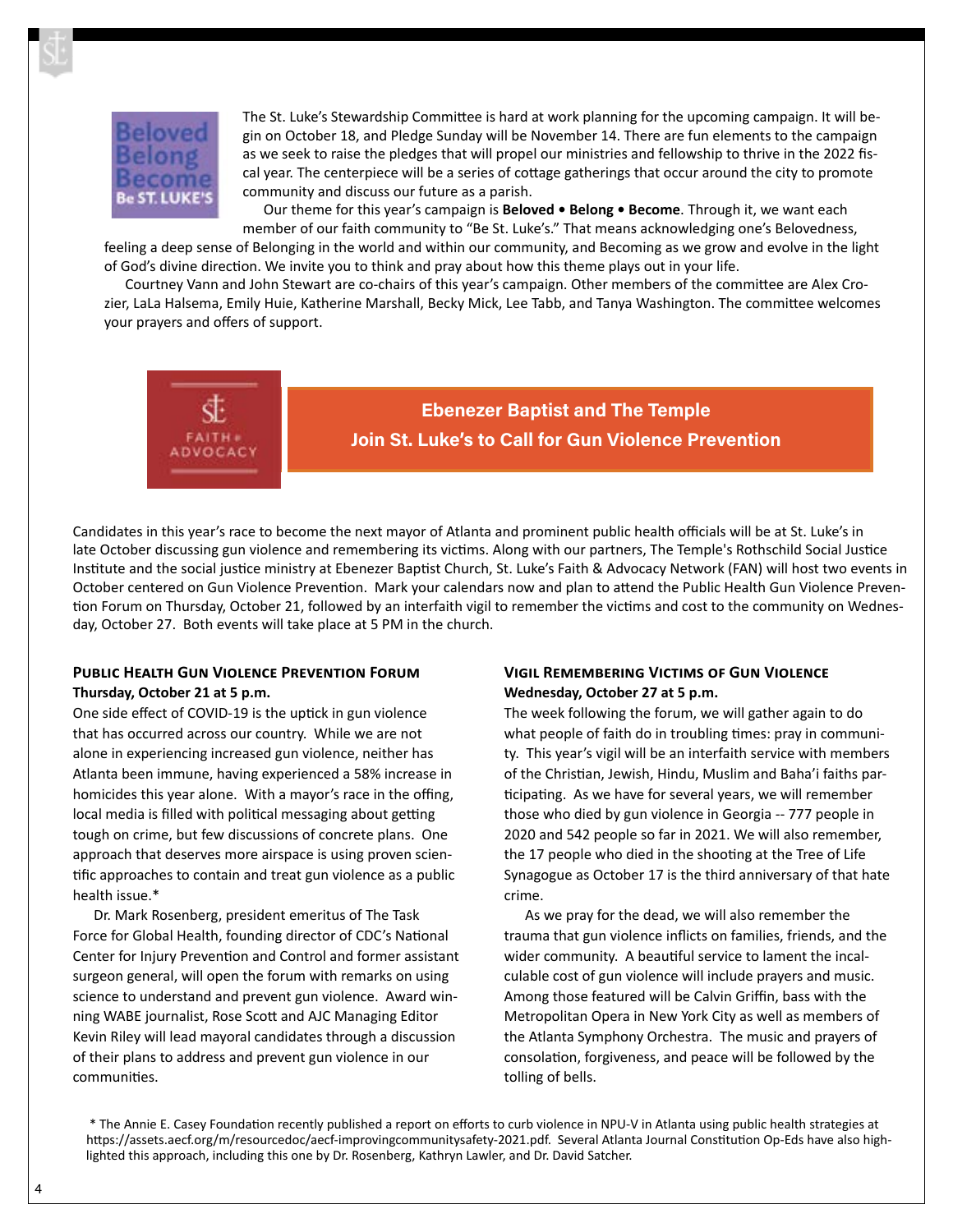# **Learn, pray and act** *with*

# **St. Luke's Faith & Advocacy Network (FAN)**

As we begin to transition from summer to fall when many of us flow from taking time out to slow down to re-engaging in activities with renewed spirit, we want to remind everyone of the good work and opportunities that FAN offers to carry out our baptismal covenant commitment to strive for justice and peace.

FAN offers a variety of ways to live out our sacred values with many ways to engage. Each committee below focuses on education, volunteer work and advocacy. Contact information to learn more on each is included. Creation Care – We seek ways to ensure that St. Luke's engages in the care of God's Creation and responsible use of its resources through sustainable church practices. Contact Sue Sherrill at sesherrill@comcast.net. Death Penalty – We join the Episcopal Church and other churches in our community who oppose the death penalty and offer education, resources and advocacy to help people get involved. Contact Don Plummer at reporterdon@ gmail.com.

**Economic Equality** – Atlanta is among the US cities with the highest rate of income and wealth inequality. We strive to extend justice and compassion to those most in need. Contact Adelaide Steedley at ad.steedley@gmail.com.

**Gun Violence Prevention** – We share the belief with the Episcopal Church that the right to bear arms does not trump the right to life. We promote common sense gun laws and focus on gun violence impact awareness. Contact Ray Uttenhove at ray. uttenhove@srsre.com.

**Housing and Homelessness** – More than 3,000 people are homeless daily in Atlanta. We advocate for policies to help those living in poverty to meet their basic needs and are committed to a social safety net for the most vulnerable among us. Contact Adelaide Steedley at ad.steedley@gmail.com.

**IMMIGRATION** – We affirm that immigrants are valuable members of our communities and are committed to advocating for humane policies that respect the dignity of every human being. Contact Marti Breen at mbreen@c3marketing.com.

**LGBTQ Equality** – As Christians, we have a legacy of inclusion and believe in a loving, liberating, and life-living God. Contact David Culp at davercp@gmail.com.

**Mass Incarceration** – Our nation leads the world in imprisoning our citizens. This committee gives voice and provides resources to efforts to reform juvenile and adult prisons and our justice system. Contact Don Plummer at reporterdon@ gmail.com.

**Racial Reconciliation** – Structural racism limits our ability to live in a unified society and we at St. Luke's are equipped to help make our community more whole. We are committed to thoughtfully examining the historical basis for structural racism and advocacy is integral to our mission. Contact Elliot Watts at elliotjwatts@gmail.com and Panke Miller at pankemiller@outlook.com.

**Sex Trafficking** – We seek ways to connect and strengthen the efforts of partners in the Atlanta faith community working to provide support for victims of sex trafficking and to help restore the freedom lost through acts of kindness and love. Contact Jon Tonge at jtonge@gmail.com.

**Voter Empowerment** – Episcopal congregations across the country are at the forefront of voter engagement efforts. This team's work includes volunteer activities aimed at registering and empowering voters and advocacy. Contact Lala Halsema at leigh@theshimmerfilms.com.

Whatever your gifts to give, we welcome you to learn, pray and act through FAN's programs and efforts. You can find more information on an ongoing basis at stlukesatlanta.org/advocacy.

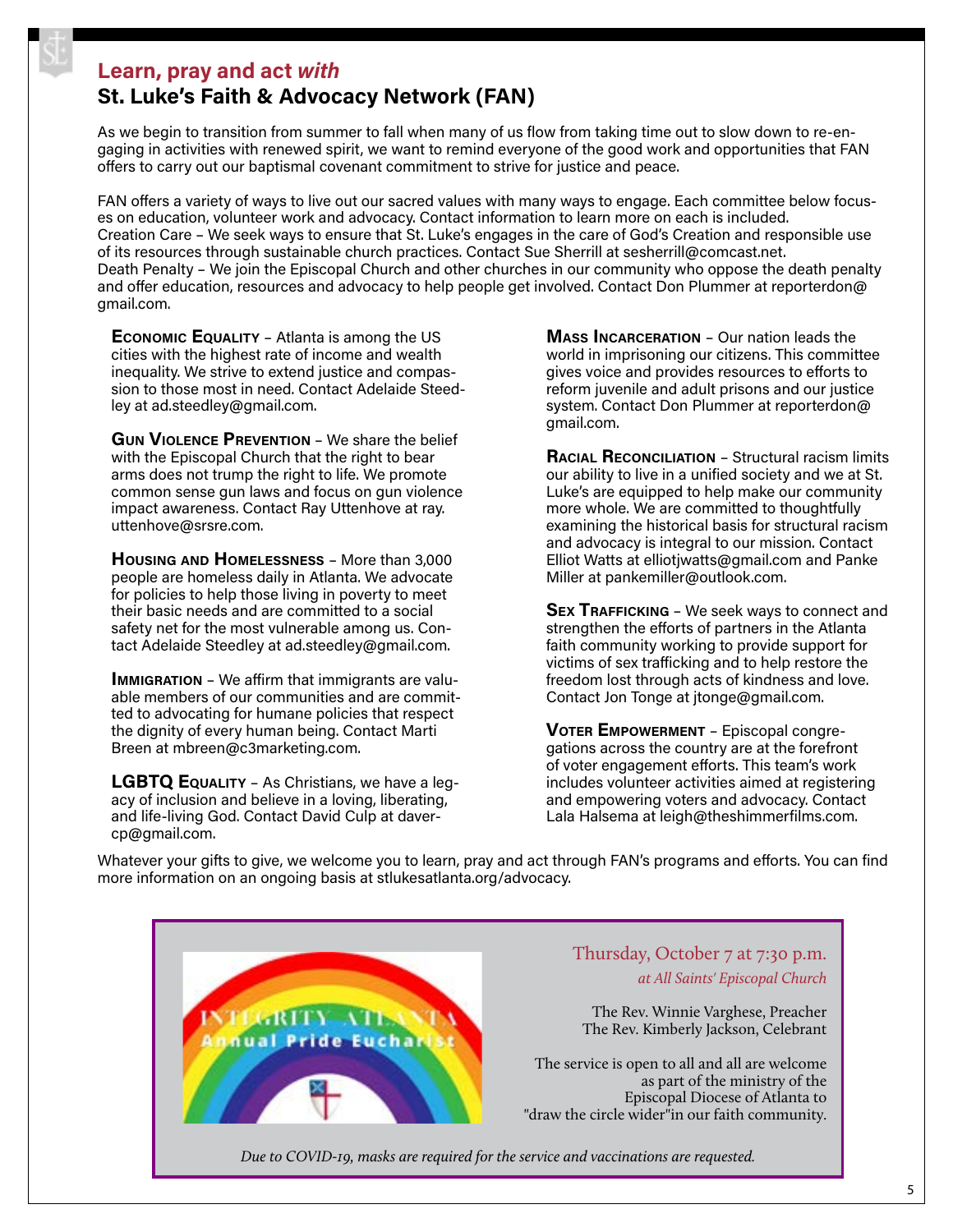Join us Saturday, October 30 from 1:30-3:30 pm in the Courtland Street lot for the CYF Trunk or Treat! This year in addition to treats, we have prizes for the best costume and the best, most creative trunk decorations! Be sure to bring a bucket, basket, or bag to collect all your candy. Youth and adults are encouraged to come in costume to decorate their trunk and pass out candy.

TRUNK OR TREAT



**Mark your calendars:**

| Oct 3  | <b>Big Wheels Sunday</b> |
|--------|--------------------------|
| Oct 17 | Youth Group 11:30a-1:30p |
|        | Lunch provided           |
| Oct 23 | Rite 13 Rehearsal Dinner |
| Oct 24 | Rite 13 Liturgy          |
| Oct30  | Trunk or Treat           |
|        |                          |





Join your St. Luke's friends for dinner (starting at 5:30 pm), classes, hanging out and catching up, rehearsals - and more!

**Dina and Company make Wednesday dinners something special - each week. Take a mid-week respite from cooking (or fast food) and join us for good food and good friends!**

> **RSVP online by midnight Monday.**

## *CHILDREN, YOUTH, AND FAMILIES*  **SCHEDULE**

| $6:30$ pm | Prep Choir in Room 201<br>(Grades 1 and 2)           |
|-----------|------------------------------------------------------|
|           | Program in Room 205 for<br>Grades 3-5                |
| 7 pm      | <b>Junior Choristers</b><br>in Room 201 (Grades 3-5) |
|           | Program in Room 205 for<br>Grades 1 and 2            |

## **Classes**

**October 6 His Truth is Marching On** Location: St. Luke Room Time: 6:30-7:30pm Speaker: The Rev. Canon Brian Jemmott

**October 13 / 27 Sacred Ground**  Location: St. Luke's Room Time: 6:30-8:30pm

### **October 20**

### **Your Digital Footprint**

Location: Budd Hall Time: 6:30-7:30pm Speaker: Michelle Jemmott

### **October 27 and November 3**

#### **Five Principles that make for a great relationship** Location: Budd Hall Time: 6:30-8:00pm

Speakers: Linda and Louis McCloud

All relationships encounter bumps and conflicts; however, most of us do not realize the truth of the saying, "what you are arguing about is not what you are arguing about." So, we get stuck in the problems and not the solutions. This class will look at five systems that are responsible for the solutions that help people in relationships feel safe, seen, secure and joyfully alive. Presented by Linda and Louis McLeod, couples' therapists for over 30 years who continue to be intentional in working on their own relationship.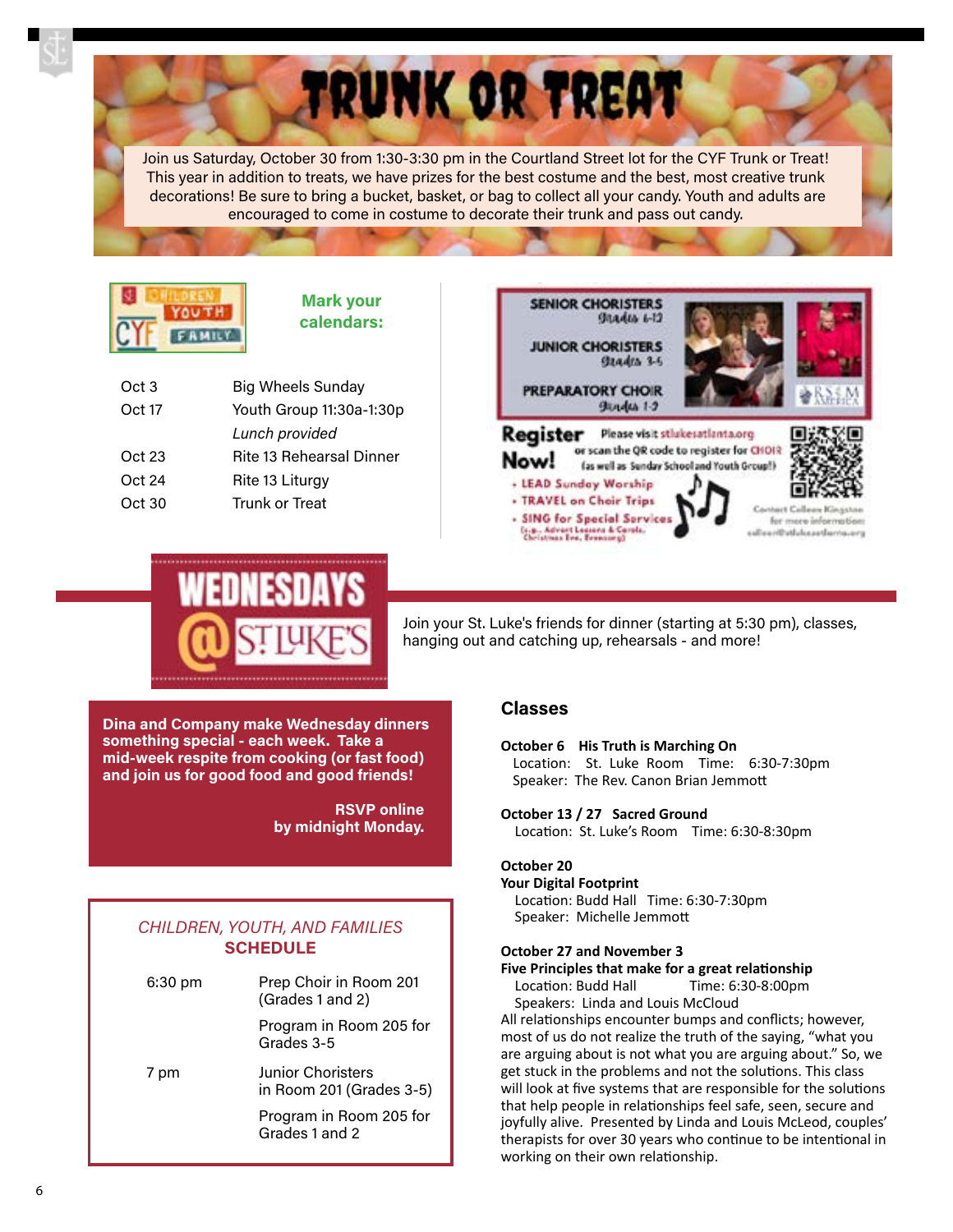# WE CELEBRATE THE LIVES THAT MAKE UP THE COMMUNITY OF ST. LUKE'S CHURCH.

*Birthdays during October*

### 1

Bruce Faurot Elizabeth Wilcox Ashley Fowlkes 2 Stuart Girardeau Amy Bryan Howell Hollis IV 3 Olivia Stephens Sue Mattison Sherra Deierhoi Neill Lester Giede Uzzi Sally Strand Ellie Moore Harry Putt Xavier Tabb Mary Claire Huff  $\overline{A}$ Ruth Yurchuck Katherine Tribble Kathy Hunsinger Carole Schenck Barrett Batson Debby Crawford-Yates Weedie Stowers Phil Thomas Hunter Hughes IV 5 Edwin Johnson I Nancy Hostetter Carrie Teegardin Madison Rigger Reed Dobbs Bobby Kidd June Norris 6 Annabeth Balance Julie Lanier Rebecca Sands Gavin Bradley Wendy Tucker JC Ledbetter 7 Dawn Shipp Frances Neely 8 Fontaine Draper Nova Horten Anna Sherrill Lily Johnson

9 Hunter Hughes III Larry Skowronek Jr Hunter Hyde Caitie Carr Chris Maxwell Alexandra Milliken  $1<sub>0</sub>$ Nina Lamson Norman Hoyes Lori Kirk Erika Birg Darencia Pearson Lansing Lee 11 Lewis Glenn Lala Halsema Courtney Vann Moira Johnson Margaret Cushman Ellie Dinerman 12 Carter Fowlkes Jr Rhita Pfleger Rusty Price-Pyrda Joey Burby IV Francis Brewster Lois Proeller Catherine D'Antignac Kate Fields 13 Matthew Traxinger Katherine Stewart Katie Hinshaw Nicholas Knoll Jadyn Kaltenbach 14 Charley Hill Robby Russell Jr. Butch Ross Joanna Greene Iliana Adams 15 Jean Anderson Michael Wakefield May Alston Marisa Nihiser 16 Miles Sanders Bill Grantham Alice Limehouse

Drew Vann Jane Okpala Weber Whelan 17 Robert Long IV Elizabeth Portwood 18 Janet Tanksley Eleanor Hand Sydnee Adams 19 Veronica Biggins 20 Franklin Biggins Ken Baggs Billy Vaught 21 Laura McNeill Meg Moye Susan Laird Denson Buttrey Liam Serrie  $22$ Mary Jane Newsom Mark Carubia Larry Hannan Anne Louise Portwood Jordan Killenberg Parker Killenberg 23 Aziz Mehram George Heery Jr Geoffrey Hand Amanda Wood Callie Kennedy Christopher Kennedy Matthew Kennedy  $24$ Glenn Couvillon Brandon Kopp Leslie Lang Libby Taylor 25 Marianne McConnel Moira Keller Linda Parrish Richard Lee Anna Moore Martha Lea Davidson Sammy Fowlkes

27 Bert Compton Paul Duckwall Michael Glass Aneesh Mehta Amy Haer Eliza Heath Glancy Stowers Joe Crawford 2Rowan Scronce Jane Morris 28 Nat Nwizu James Poindexter Jr Sandra Williams David Schenck Linda Wiant Charles Calhoun CJ Cash Diane Okpala Alex Daniels Alex Maxwell Henry Pollet Annie Morris 29 Fran Wood Alice Narucki Mary Bear Hughes Hammy McFall 30 Frances Harrold Helen Izlar Ellen Winer Reese Long 31 Jane Lafferty Vaneesa Little Kate Dinerman Katie Rigby William Patterson Elizabeth Kirk Jackson James

The Rev. Winnie Varghese *Rector* winnie@stlukesatlanta.org

**2021 Vestry** 

Melba Hughes, *Senior Warden* Carrie Teegardin, *Junior Warden*

Lindley Cole Jimmy Cushman Amy Doyle Caroline Fooshee Ray Uttenhove David Gillon

Bruce Gunter Livingstone Johnson Bobby Mays John Zintak

Pat Brumbaugh, *Chancellor* Scott Inman, *Finance Chair* Richard Lee, *Clerk* Brian Opsahl, *Treasurer*

The Rev. Elizabeth Shows Caffey Senior Associate Rector Liturgy and Education 404-873-7612 | elizabeth@stlukesatlanta.org

The Rev. Horace L. Griffin Senior Associate for Pastoral Care and Outreach 404-873-7609 | horace@stlukesatlanta.org

Herbert Buffington, Associate Organist and Artist-in-Residence 404-873-7600 | herbert@stlukesatlanta.org

Wesley Boutilier, Assistant for Communications 404-873-7614 | wesley@stlukesatlanta.org

Matthew Brown, Director of Music 404-873-7620 | matthew@stlukesatlanta.org

Valerie Freer, Receptionist/Admin. Assistant 404-873-7600 | valerie@stlukesatlanta.org

Brianna Griffin, Admin. Assistant 404-873-7600 | briana@stlukesatlanta.org

David Hendee, Director of Finance 404-873-7617 | hendee@stlukesatlanta.org

Brian Hummel, Manager of Facilities Support 404-873-7647 | Cell: 404-291-0059 brian@stlukesatlanta.org

Michelle Jemmott, Manager of Office Admin. 404-873-7616 | michelle@stlukesatlanta.org

Liz Beal Kidd, Director of Children, Youth and Families Ministry 404-873-7622 | liz@stlukesatlanta.org

Colleen Kingston Director of Children and Youth Choirs 404-735-1933 | colleen@stlukesatlanta.org

Elizabeth Moore Interim Director of Operations 404-873-7663 elizabethmoore@stlukesatlanta.org

Ethan Scott, Associate Director of Children, Youth and Families Ministry 404-873-7690 | ethan@stlukesatlanta.org

Mark Simmons, Director of Membership and Stewardship 404-873-7624 | mark@stlukesatlanta.org

Bethany Trout, Rector's Executive Assistant 404-873-7610 | bethany@stlukesatlanta.org

Hala Hess White, Director of Communications 404-873-7630 | hala@stlukesatlanta.org